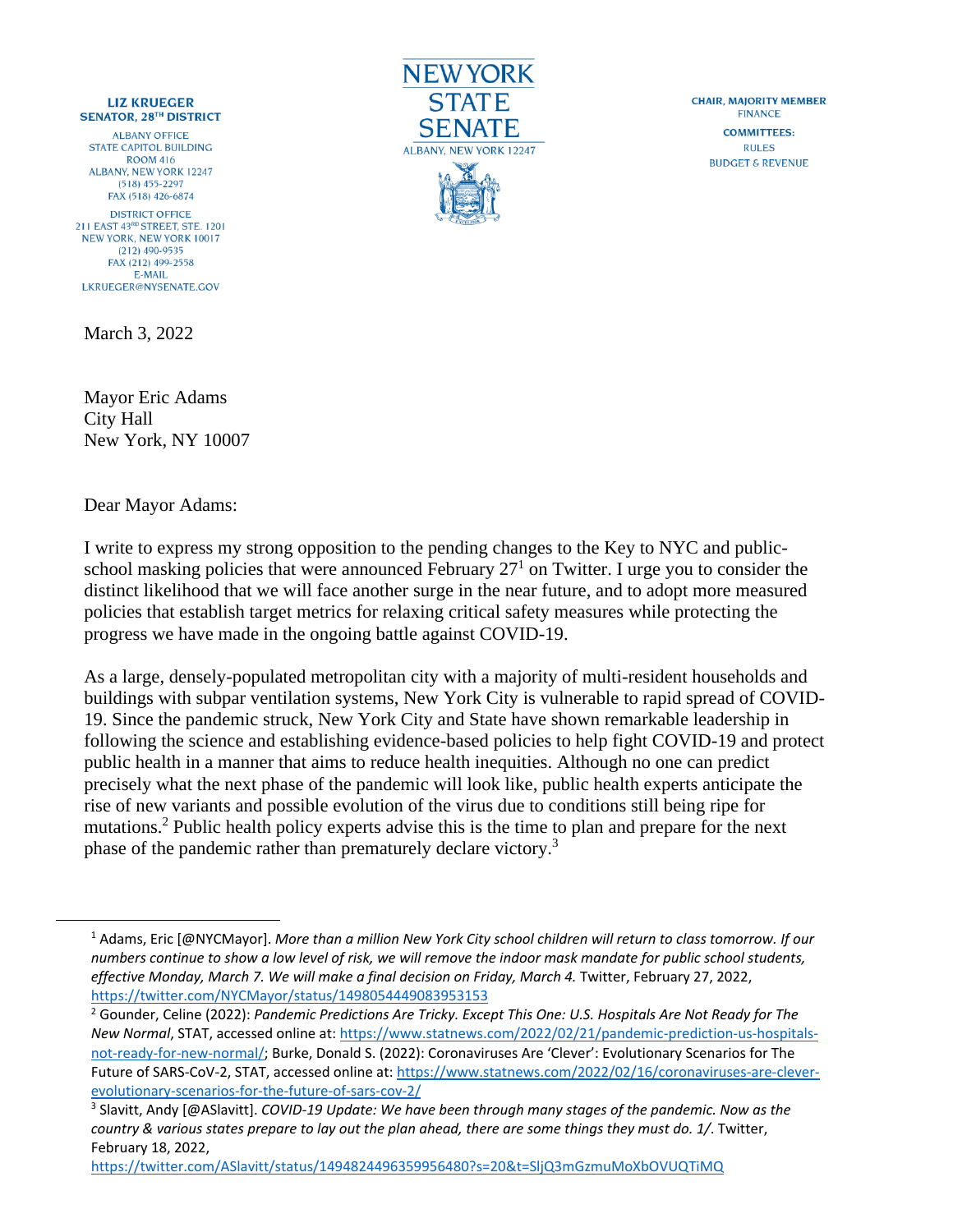Implementing the Key to NYC program enabled dining, fitness, and entertainment and meeting venues to re-open and conduct business indoors more safely, particularly once patrons and staff were required to be fully vaccinated. The program has also motivated individuals to get vaccinated who would not have done so otherwise. I have heard from many constituents, older adults in particular, who were happy to dine out again once the Key to NYC program was implemented because they felt safe.

In addition to the benefits of establishing the Key to NYC program, I would like to highlight a number of important arguments for why the program's vaccination requirement should not be lifted under the current circumstances:

- Getting vaccinated is the best protection against severe illness from COVID-19 and helps to reduce transmission. If the Key to NYC program is lifted, this layer of protection in establishments that are higher risk for transmission will be eliminated.
- After the CDC released updated mask recommendations on February 25, the President of the American Medical Association (AMA) issued a statement, strongly encouraging everyone to continue masking indoors: [https://www.ama-assn.org/press-center/press-releases/ama](https://www.ama-assn.org/press-center/press-releases/ama-statement-cdc-covid-19-updates?utm_medium=Social_AMA&utm_campaign=amaone_shared_articles&utm_source=twitter&s=03)[statement-cdc-covid-19](https://www.ama-assn.org/press-center/press-releases/ama-statement-cdc-covid-19-updates?utm_medium=Social_AMA&utm_campaign=amaone_shared_articles&utm_source=twitter&s=03) [updates?utm\\_medium=Social\\_AMA&utm\\_campaign=amaone\\_shared\\_articles&utm\\_source=t](https://www.ama-assn.org/press-center/press-releases/ama-statement-cdc-covid-19-updates?utm_medium=Social_AMA&utm_campaign=amaone_shared_articles&utm_source=twitter&s=03) [witter&s=03](https://www.ama-assn.org/press-center/press-releases/ama-statement-cdc-covid-19-updates?utm_medium=Social_AMA&utm_campaign=amaone_shared_articles&utm_source=twitter&s=03)
- Lifting the vaccination requirement will be counterproductive to the goal of promoting economic recovery while protecting public health. Lifting the vaccination requirement may actually encourage more unvaccinated people to come to New York City, thereby increasing community transmission and prolonging the pandemic.
- Unvaccinated and immunocompromised people, as well as older adults are at greater risk for severe illness and need to be protected. Children under the age of 5 will not be approved to get vaccinated for at least several months. Minors are unable to get vaccinated without parental consent.
- It is likely that the Key to NYC vaccination requirement would need to be reinstated to help keep dining, entertainment, and fitness establishments in business while managing future surges. Reinstituting the Key to NYC program would be all the more difficult due to increased frustration with changing policies.
- Lifting the vaccination requirement for indoor dining will increase the risk to low-wage servers and staff. As we know, restaurants are already facing severe staffing shortages.
- Many people feel safe enough to dine, exercise, or attend events indoors because of the vaccination requirement. Some people decide to visit New York City, as the Key to NYC program allows them to attend the theatre and dine, etc. in a safer environment. If the requirement is lifted, this could harm tourism and hurt businesses.
- As we have witnessed, when community transmission increases, members of multi-resident households are at greater risk of transmitting the virus to each other.
- Our health care workers and hospital systems have been extremely stretched for more than two years and there is a staffing shortage. Our health care systems cannot continue to endure this burden.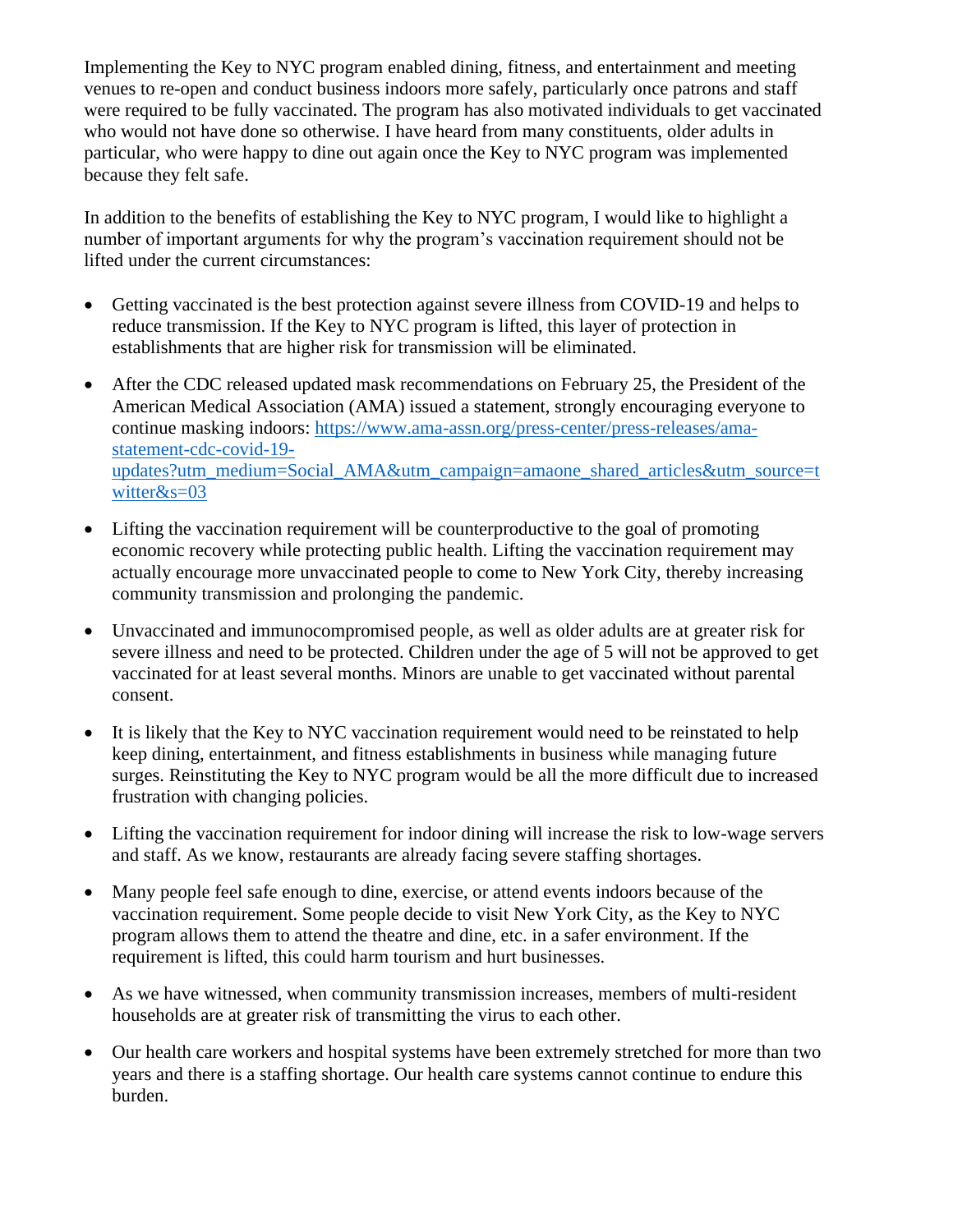Key to NYC provides an important layer of protection at a time when new variants have been mutating every several months. While the existing vaccinations have proven remarkably effective at preventing severe illness and death, particularly for people who have received booster doses, the vaccines do not stop all disease transmission and we do not know how much protection they will provide against future variants. Based on the current status of the pandemic, it would be premature to lift the vaccination requirement at this time. I strongly encourage continuing the Key to NYC vaccination requirement until appropriate metrics are met. Such metrics could include transition out of the pandemic; achieving an 85-90% vaccination rate of all New York City residents, including children under the age of 5; and/or surges decreasing in severity such that our health care systems and testing infrastructure are not on the brink of collapse when case rates spike.

I must also express strong opposition to lifting the masking requirement for all students and staff in New York City public schools. While case and hospitalization rates have decreased dramatically since the recent Omicron surge, the experiences of the last two years indicate we are likely to face another surge in a matter of months. Now is the time to focus on maintaining low community transmission and strengthening our public health infrastructure to be better prepared for future surges.

Even though the CDC and New York State have announced changes to masking requirements in schools, it is premature to lift school mask requirements in all New York City public schools. The following considerations demonstrate the need for a more measured policy:

- Wearing a mask is an essential public health safety measure to help prevent students, school staff, and their households from contracting the Coronavirus, becoming hospitalized, and even dying. Despite accusations to the contrary, research has shown that mask wearing is an effective mitigation strategy in schools.<sup>4</sup>
- The high transmissibility and severity of COVID-19 has required use of a layered approach, including mask wearing, to protect public health because no one safety measure provides 100% protection.<sup>5</sup> COVID-19 vaccinations, masking, and testing, as well as other essential safety measures are all part of the layered approach.
- Removing the mask requirement fails to take into account enormous disparities in school vaccination rates, concerning environmental conditions in schools, school staffing shortages, and other aggravating factors. School masking requirements must be flexible and responsive to these conditions.
- Lifting masking requirements in all public schools will be unsafe due to low vaccination rates of children age 5-12 and the enormous disparities in school vaccination rates.<sup>6</sup> The vaccination rate of New York City public schools ranges from a low of 12% of students who have received their first dose and 9.9% who are fully vaccinated to a high of 93.8% of students who have

Among Students and Staff in New York City Public Schools, Pediatrics, accessed online at:

<sup>4</sup> Jehn, Megan, PhD et al. (2021): Association Between K-12 School Mask Policies and School-Associated COVID-19 Outbreaks – Maricopa and Pima Counties, Arizona, July-August 2021, CDC, accessed online at: [https://www.cdc.gov/mmwr/volumes/70/wr/mm7039e1.htm;](https://www.cdc.gov/mmwr/volumes/70/wr/mm7039e1.htm) Varma, Jay K., MD et al. (2021): COVID-19 Infections

[https://publications.aap.org/pediatrics/article/147/5/e2021050605/180780/COVID-19-Infections-Among-Students](https://publications.aap.org/pediatrics/article/147/5/e2021050605/180780/COVID-19-Infections-Among-Students-and-Staff-in)[and-Staff-in](https://publications.aap.org/pediatrics/article/147/5/e2021050605/180780/COVID-19-Infections-Among-Students-and-Staff-in)

<sup>5</sup> Mckay, Ian M. *The Swiss Cheese Respiratory Virus Pandemic Defence – recognizing that no single intervention is perfect at preventing spread*, figshare, posted June 9, 2021:

[https://figshare.com/articles/figure/The\\_Swiss\\_Cheese\\_Respiratory\\_Virus\\_Defence/13082618?file=30665237](https://figshare.com/articles/figure/The_Swiss_Cheese_Respiratory_Virus_Defence/13082618?file=30665237) <sup>6</sup> NYC DOHMH COVID-19 Data webpage, *Vaccines – Vaccinations by Demographic Group*, accessed online February 28, 2022 at[: https://www1.nyc.gov/site/doh/covid/covid-19-data-vaccines.page](https://www1.nyc.gov/site/doh/covid/covid-19-data-vaccines.page)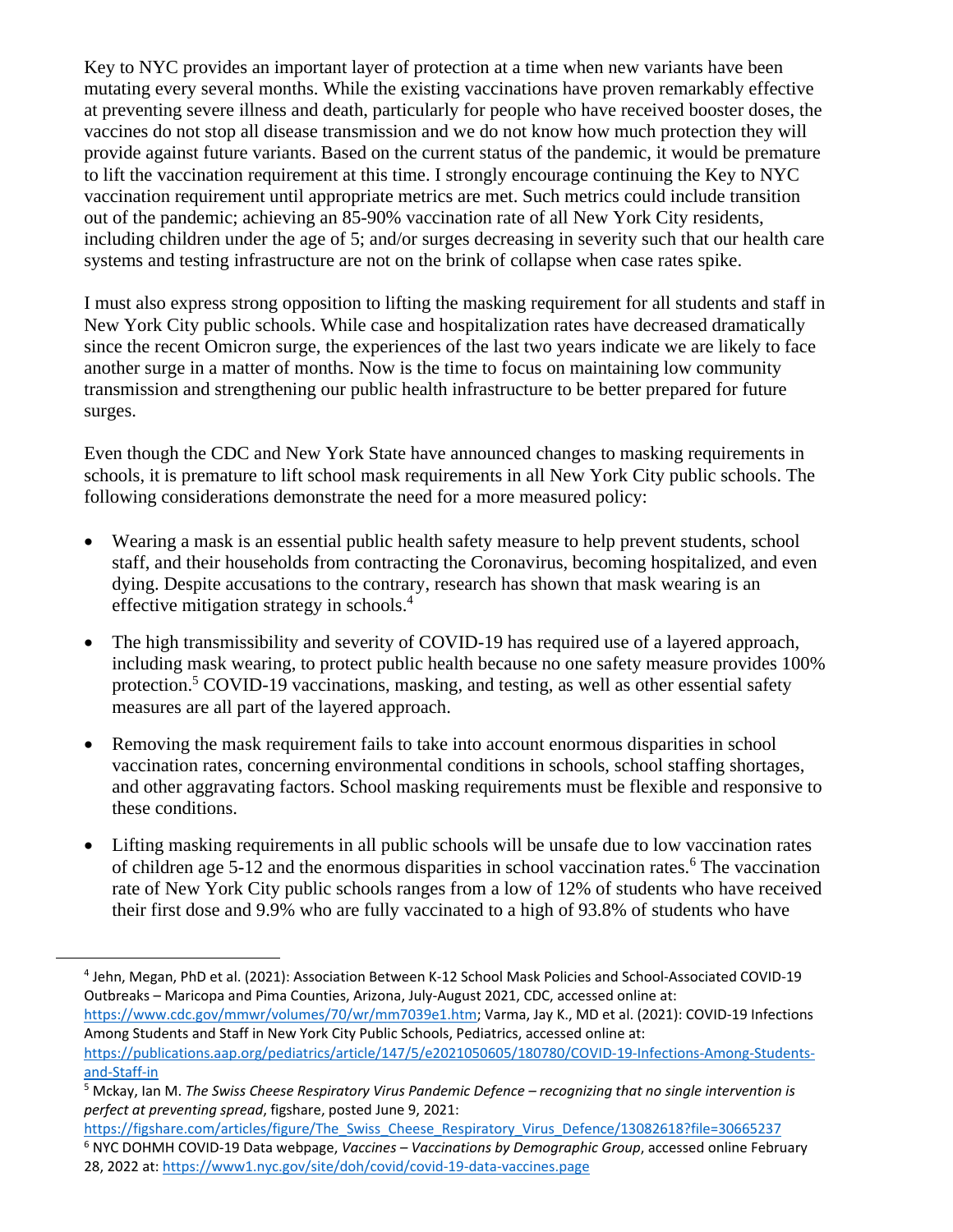received their first dose and 92.7% who are fully vaccinated;<sup>7</sup> and children below the age of 5 are not yet eligible to be vaccinated. Lifting the mask requirement in all public schools will create additional burdens and inequities where vaccination rates are lower, particularly for unvaccinated and immunocompromised students, staff, and those with whom they interact. Mask wearing in many schools continues to be pertinent and necessary

- Many public schools with the lowest vaccination rates are also the most overcrowded, have poor ventilation, and are in communities with higher COVID-19 infection rates.<sup>8</sup> Masking provides additional protection for our children, including those who are not yet eligible to get vaccinated.
- The benefits of masking cannot be supplanted with testing. Wearing a mask helps to prevent transmission, while the function of testing is to diagnose, provide surveillance, and interrupt the chain of transmission. School safety measures should include robust testing and mask wearing, along with other proven safety measures as appropriate.

Masking in schools is a core safety measure that has proven effective in helping to prevent community transmission. Instead of removing the mask requirement, it would be much more prudent to establish metrics as an indicator of when it is reasonable for a school to remove masking requirements. Metrics could include, for example, a minimum school vaccination rate of 70-80%, and a maximum community or city positivity rate of 3% or 7-day average case rate of 10 per 100K individuals.

In summary, this is the time to focus on maintaining low community transmission levels, as well as on planning and preparing for the next phase of the pandemic, while implementing measured policies to safely relax mask-wearing and vaccination requirements.<sup>9</sup> The well-being of our health care workers, capacity of our hospital systems, and financial health of our city depend on our ability to prevent or minimize the rise of the next surge. We will not accomplish this if we relax too many layers of our protection too quickly. Policy decisions must follow the science, be responsive to the unique characteristics of New York City, and protect vulnerable New Yorkers. I strongly urge you to adopt the above-mentioned policy suggestions.

Thank you for your consideration of the policy considerations and requests detailed in this letter. I look forward to hearing your response. If you have any questions, please feel free to contact me, or contact Dawn Gresham in my office at 212-490-9535 or [gresham@nysenate.gov.](mailto:gresham@nysenate.gov)

Thank you,

 $Li2$  (reper

Liz Krueger New York State Senator

<sup>7</sup> Veiga, Christina, Zimmerman, Alex, and Wilburn, Thomas (2022): *52% of NYC Public School Students Are Fully Vaccinated. Check Your School's Rate Here*, Chalkbeat New York, accessed online at: *<https://ny.chalkbeat.org/2022/2/25/22951526/nyc-vaccination-rate-lookup>*

<sup>&</sup>lt;sup>8</sup> Blackstock, Uche, MD [@uche\_blackstock]. There are wide inequities in vaccine uptake by schools and communities across NYC. There are schools with vaccine uptake only in the high 30s%. These are the same schools that are overcrowded and without adequate ventilation. Removing mask policies in these schools is dangerous. Twitter, February 27, 2022[, https://twitter.com/uche\\_blackstock/status/1498072984409587714](https://twitter.com/uche_blackstock/status/1498072984409587714)

<sup>9</sup> See, for example: California State Government webpage, *SMARTER Plan*, accessed online at: <https://covid19.ca.gov/smarter/>